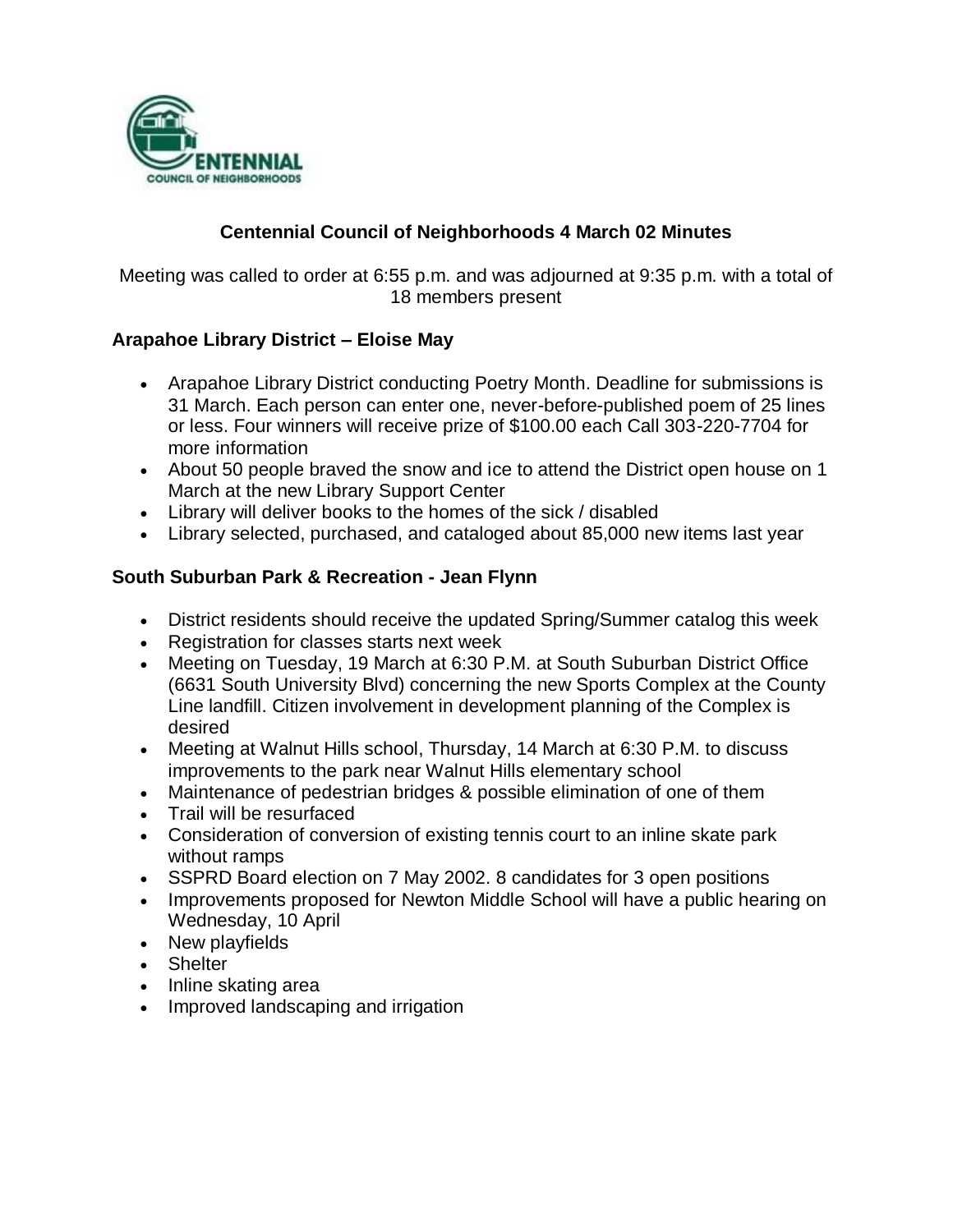# **Arapahoe Sheriff's Department - Mark Campbell**

- Some intersections had problems during the 1 March snow. Sheriff worked with Arapahoe County to get additional sanding completed
- Arapahoe Road (except west of Spruce Drive to Broadway), Parker Road, County Line Road, and University Blvd are responsibility of Colorado DOT and not Arapahoe County
- Methamphetamine labs in the hotels on the I-25 strip are still a problem. Hotel management staff got "signs to look for" from sheriff, and has provided tips to police which have led to arrests
- Checks on commercial vehicles will be increasing in the future
- A scaled down Smoky Hill sub-station will be staffed by deputies beginning 18 March
- Additional sub-stations are proposed for Southglenn Mall and in the far eastern areas of Arapahoe County

# **- Grayson Robinson**

- New web site in partnership with National Sheriff's Association **www.usaonwatch.org** which has to do with the neighborhood watch program. Goal is to enhance the community policing efforts. Media event announcing web site on Wednesday, 6 March at 6:30 P.M.
- To allow citizens to be more independent and not have to rely on emergency response as much, the National Sheriff's Association and the Office of Homeland Defense have established a web site **www.weprevent.org** to provide information on how to be prepared for emergencies and prevent tragedy
- Grayson Robinson is a candidate for the office of sheriff in the upcoming election. Sheriff Pat Sullivan is retiring.

# **Fire Districts - Dan Qualman**

- South Metro, Parker, and Cunningham fire district will all have issues on the ballot for the 7 May election. South Metro vote is a mail ballot
- Cunningham fire will have a "Chile Cook Off" at the Rock Bottom Brewery on Saturday, 9 March at 12:00 noon at County Line & I-25
- All 4 districts (South Metro, Cunningham, Parker, Littleton) participated in the recent hazardous material training at Mile High stadium
- Parker Fire has a program for teen driving skills. Information on **www.parkerfire.org** and follow link to Miller Safety Center

# **City of Centennial – Ward III - Andrea Suhaka**

- City Manager (John L. Pazour) has been hired and will start 18 March
- Land Use Services has received many plans to review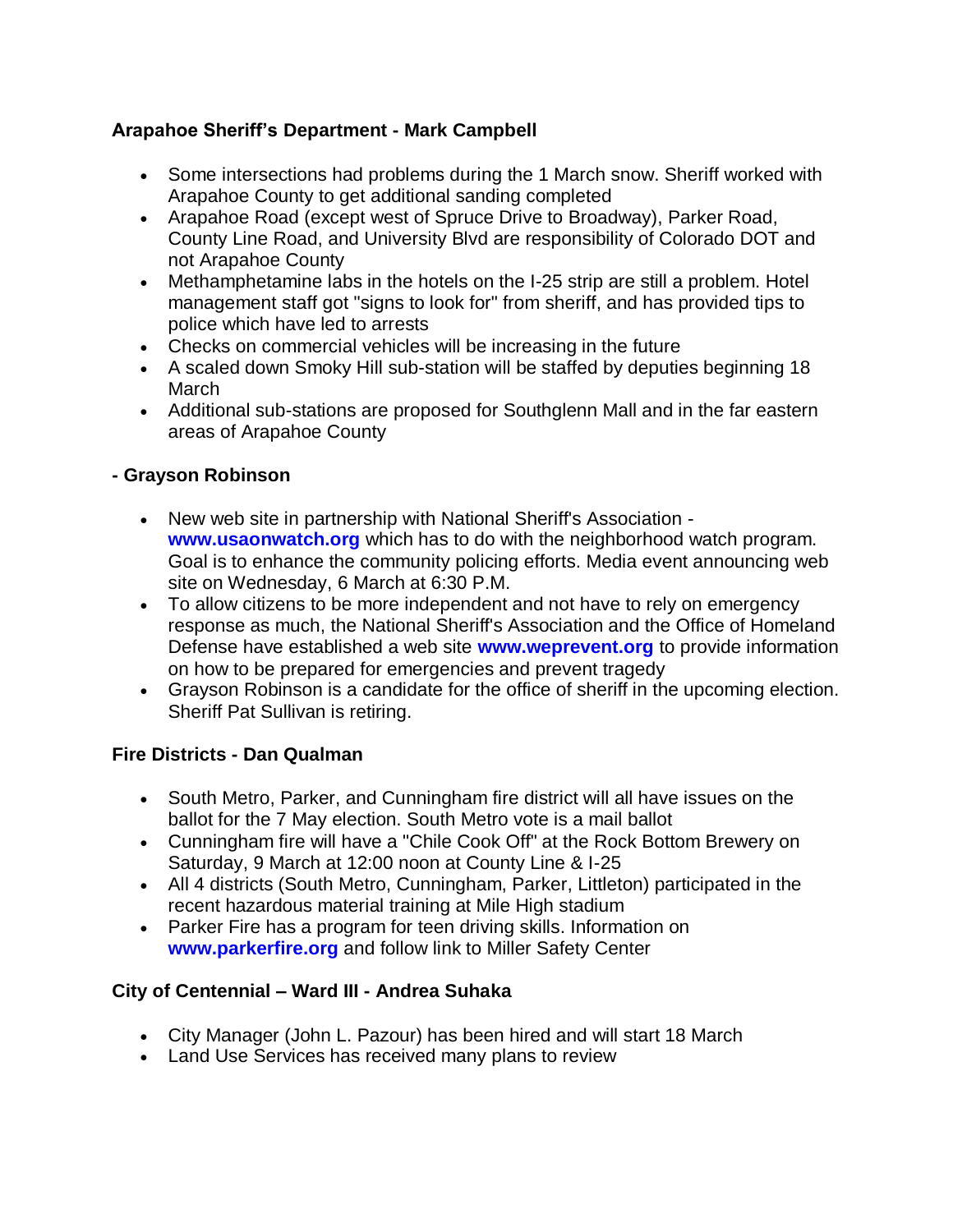- Arapahoe County will continue to perform all public works projects until December 2003. At that time, Centennial will have selected someone through a bidding process to continue the public works after that date
- "City of Centennial" identification appears on approximately 78 of the sheriff's squad cars. Arapahoe County will also put this identification of some of the road maintenance trucks
- Requests for snow plowing of residential streets may be made at 303-792-5016. Plowing is done on a scheduled priority basis, with residential streets done last
- Centennial Airport issues will be discussed at City Council meeting on Thursday, 7 March. Solutions to the problem, as proposed by the Finance Committee, are:

Arapahoe County-wide property tax mill levy increase of about 0.33 mills Special property tax district for areas surrounding airport Allow passenger service at airport

# **Arapahoe Parks and Recreation - Rebecca Nash**

- New swimming pool construction in Lookout Park at corner of Picadilly & Riviera is ahead of schedule
- Applied for a \$150,000 grant to build a skateboard park at the new recreation center location (Orchard & Buckley)
- Looking at repairs to the Piney Creek trail which goes under Parker Road

### **Storm Water Committee - Bob Ross**

- Sixteen member committee will provide recommendations to Arapahoe County Commissioners and the Centennial City Council on design of enhanced storm water management program and funding methods
- Existing infrastructure is vulnerable to substantial storm water damage without improvements to the system

#### **Public Transportation Committee - Ty Henken**

- Looking at lack of existing RTD bus service in Centennial and how RTD routes may eventually connect with the T-REX light rail
- Contact Andrea Suhaka at 303-770-0058 or **standy@ecentral.com** to participate on the committee

# **Officer Reports - President - Cathy Noon**

- CENCON currently represents over 15,000 homes in Centennial. Some HOAs still need to respond with the number in their HOA
- Year 2002 member dues are due on 1 April 2002
- Members who have not provided the number of homes in their HOA should do so as soon as possible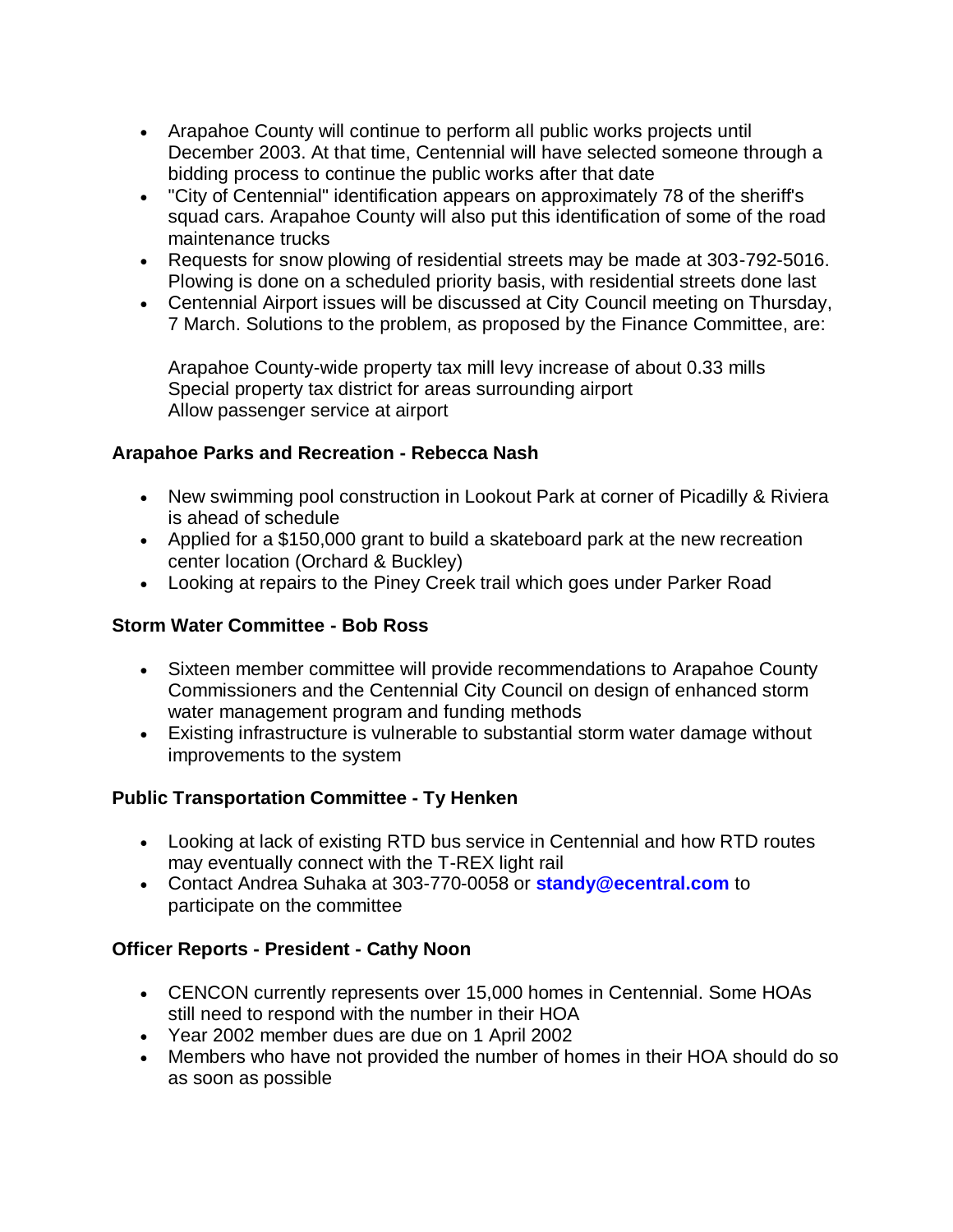- Centura Hospital will give a presentation to CENCON concerning the new hospital at Parker and C-470 within the next few months
- Cherry Creek Basin Legacy Project will have an open house on 26 March at Smoky Hill Library from 7 - 8:30 P.M. to get public input on land conservation areas
- RTD Fast-Trax will give a presentation to CENCON in the near future
- There is a citizen's committee of 18 members to review the proposed Centennial ordinances. A report is due by May 15th. Committee meetings are 11 March, 25 March, and 8 April at 7:00 P.M. at the City Council chambers at 12503 East Euclid Drive. Meetings are open to the public, but public comments should be in writing and sent to the Ordinance Committee at the Centennial City Offices
- Text of the proposed ordinances (noise, large vehicle parking, nuisances ) will be available at - **www.c-watch-news.com**

# **- Treasurer - Gerry Cummins**

Checking account Previous balance:\$340.52

Income (dues) \$90.00

Expenses \$31.34

Closing Balance \$399.18

Savings accountPrevious balance:\$1251.46

Closing Balance \$1251.46

# **- Secretary - Frank Green**

• It was moved by Mike Sutherland, seconded by Tom Wood, and the February minutes were unanimously approved

# **- Plans - Claudette Cooper**

- Three developer plans were discussed
- The Plan comments, as discussed and noted, were unanimously approved. In addition to the comments generated at the meeting, additional comments were provided by from the Chapparal HOA concerning the Estancia subdivision

# **- Election of Officers for 2002**

• It was moved by Claudette Cooper, seconded by Mike Sutherland, and voted unanimously by voice vote to re-elect Cathy Noon as President, Gerry Cummins as Treasurer, and Frank Green as Secretary